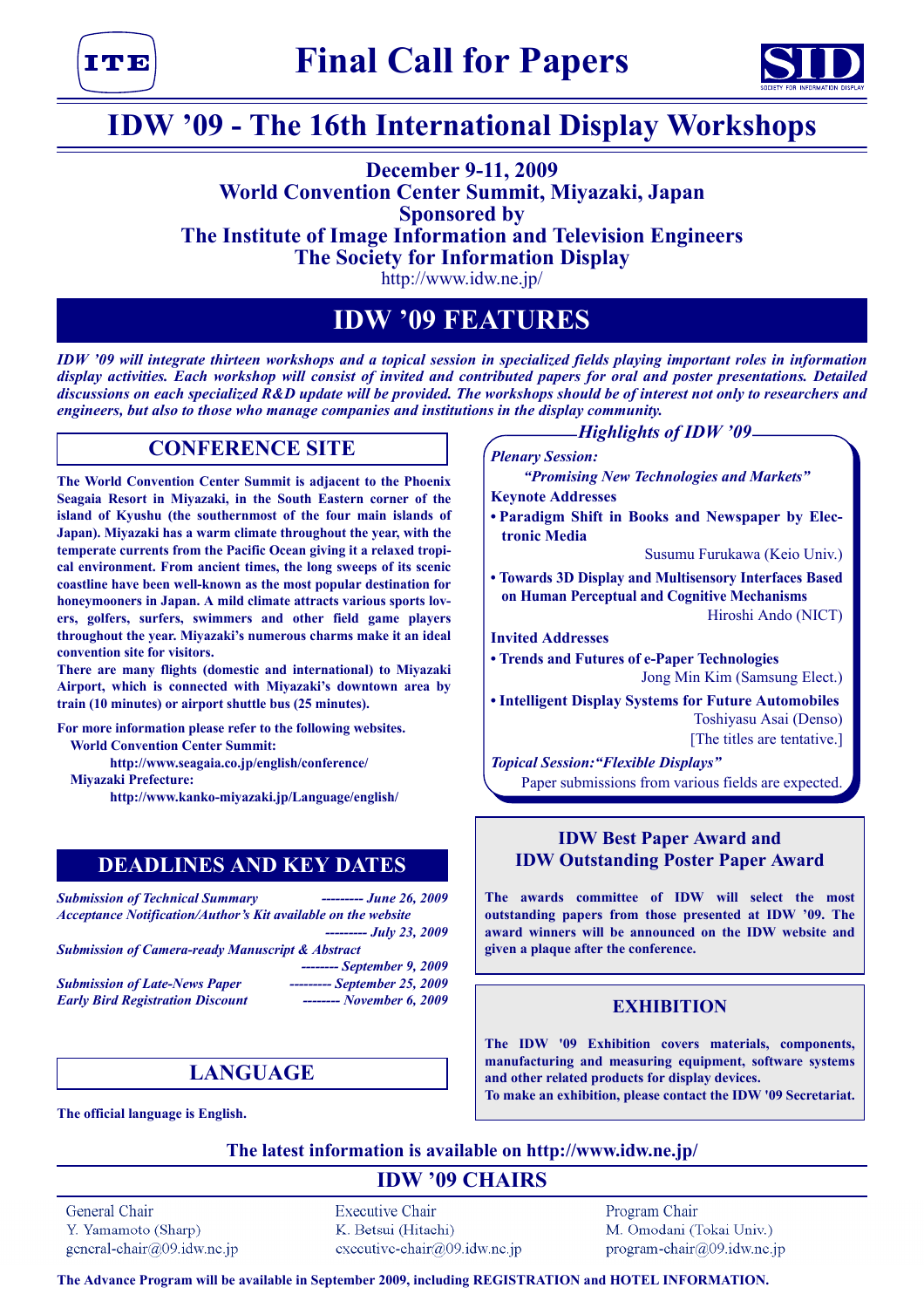## **WORKSHOP OUTLINES**

## **Workshop on LC Science and Technologies**

## *Workshop Chair: H. Fujikake (NHK)*

This workshop will cover all aspects of liquid crystal (LC) science and technologies, ranging from fundamental material research to display and other applications. An in-depth discussion on advanced LC displays and novel LC functionality will be especially emphasized.

#### *Topic Areas*

**LCT**

- 1) Physicochemical and thermal studies of LC materials
- 2) Nano-structural LC alignment and devices including blue phase
- 3) Surface alignment processes and characterization techniques
- 4) Electro-optic effects, display modes, optical design and simulation
- 5) Fabricating, manufacturing, measuring and evaluation techniques
- 6) High performance displays featuring excellent image quality
- 7) LC technologies for flexible displays and electronic paper
- 8) Optical functional devices for non-display applications
- 9) LC semiconductors and organic electronics
- 10) LC photonic crystals and lasers

## **PDP**

## **Workshop on Plasma Displays**

## *Workshop Chair: H. Kajiyama (Hiroshima Univ.)*

This workshop will cover all aspects of science, technologies and applications of plasma display panels.

#### *Topic Areas*

- 1) Fundamental mechanisms
- 2) Panel configurations
- 3) Materials, components and fabrication processes
- 4) Driving techniques, signal processing and image quality

#### **Workshop on Active Matrix Displays AMD**

#### *Workshop Chair: K. Takatori (NEC LCD Technologies)* This workshop will cover all aspects of active matrix displays.

#### *Topic Areas*

- 1) Fundamentals, structures, processes, new materials
- 2) Array & circuit design technologies, addressing schemes, systems
- 3) Evaluation methods, reliability, mechanical testing
- 4) Active devices:

**FMC**

a-Si TFTs, poly-Si TFTs, µ-c-Si TFTs, oxide TFTs

organic TFTs, Active devices based on nanotechnology 5) Active-matrix displays:

- LCDs, OLEDs, e-papers, FEDs, micro-displays flexible active-matrix displays
- 6) Touch & other sensors built into cells
- 7) Digital signage and other novel applications

## **Workshop on FPD Manufacturing, Materials and Components**

#### *Workshop Chair: R. Yamaguchi (Akita Univ.)*

This workshop will cover technology trends and flat panel displays (FPDs) from the perspective of manufacturing, materials, components and systems.

#### *Topic Areas*

- 1) Trends in FPD materials, components and systems
- 2) Technical trends in panel construction
- 3) Optical materials and systems
- 4) Color filter materials
- 5) Lighting materials, components and systems
- 6) Materials for processes
- 7) Equipment for processes and measurements
- 8) Ecology, 3R (Recycle, Reduce and Reuse)
- 9) Image sensors, imaging devices

# **PH**

# **and Phosphors**

**Workshop on EL Displays** 

*Workshop Chair: Y. Nakanishi (Shizuoka Univ.)* This workshop will include a discussion on current topics in EL displays (ELDs), LEDs and phosphors, and will also deal with phosphor application, phosphor screens for CRTs, plasma displays (PDPs), field emission displays (FEDs) and other emissive displays.

#### *Topic Areas*

- 1) Inorganic ELDs (materials, process, devices, drive circuits, etc.)
- 2) LEDs (materials, devices, panels, lighting, etc.)
- 3) Phosphors (for CRTs, PDPs, FEDs, VFDs, LEDs, etc.)



## **Workshop on Field Emission Display and CRT**

## *Workshop Chair: M. Takai (Osaka Univ.)*

The following topics will be covered in this workshop.

## *Topic Areas*

- 1) Fundamental mechanisms and configurations
- 2) Modeling and simulation
- 3) Materials, components and fabrication processes
- 4) Field emission physics and characteristics
- 5) Driving technologies and signal processing
- 6) Picture quality, reliability and lifetime
- 7) Applications
- 8) Miscellaneous topics related with field emitters
- 9) Entire field of CRT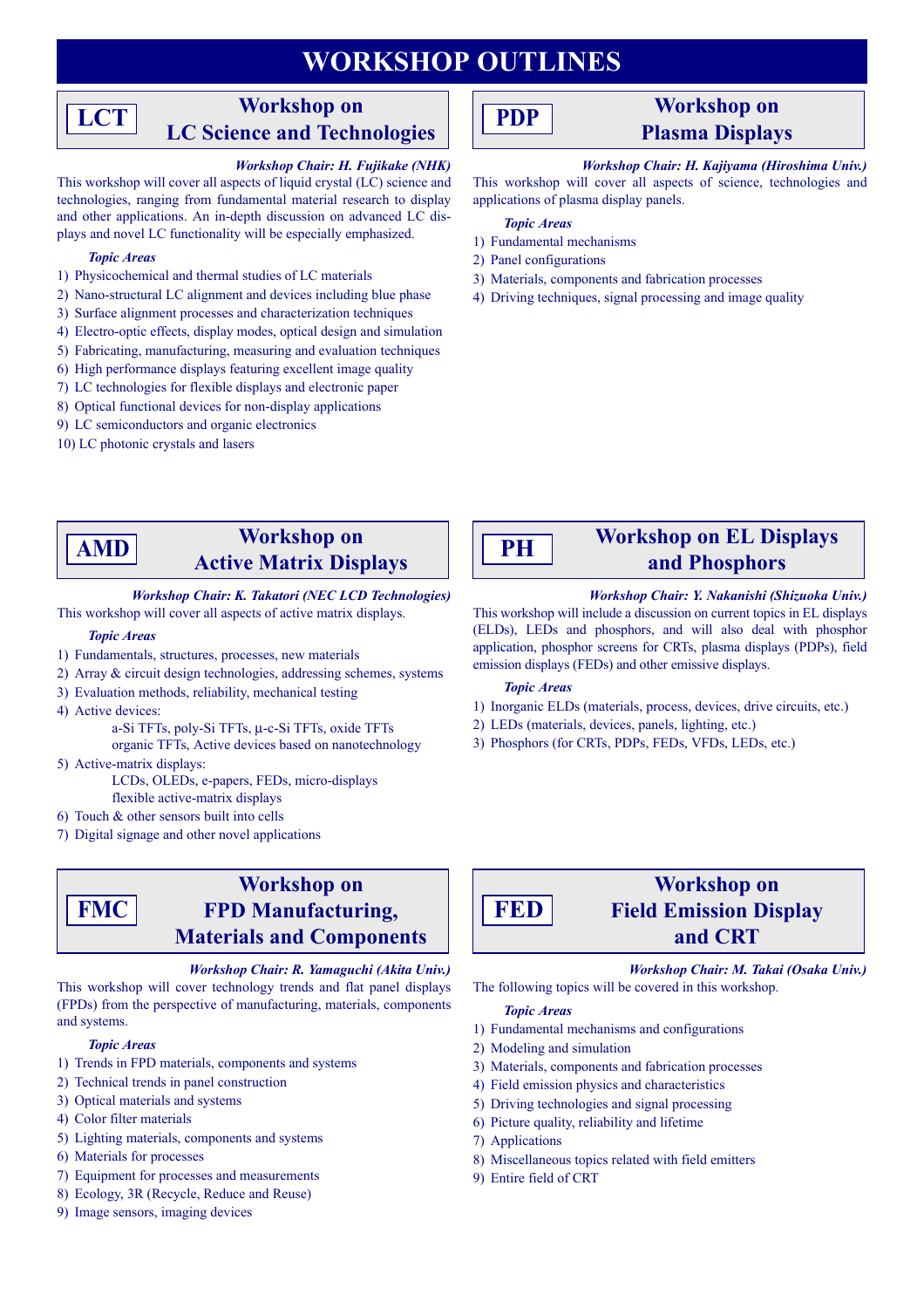## **OLED**

## **Workshop on Organic LED Displays**

## *Workshop Chair: T. Inoue (TDK)*

This workshop will cover all aspects of science and technologies of organic LED displays, ranging from materials research and basic device physics to display and other applications.

#### *Topic Areas*

- 1) Material (Dyes and Polymers) for organic LED displays
- 2) Problems related with electrodes and interfaces
- 3) Device physics and efficiency
- 4) Display applications
- 5) Fabrication processes
- 6) Active and passive matrix circuits and systems
- 7) Reliability and lifetime
- 8) Miscellaneous topics related with organic LED displays
- 9) Fundamental mechanisms and configurations of organic LEDs and organic TFTs
- 10) Organic TFTs for organic LED displays
- 11) Light-emitting transistors
- 12) Organic LED for lightings
- 13) Flexible OLED

**3D**

## **Workshop on 3D/Hyper-Realistic Displays and Systems**

#### *Workshop Chair: I. Yuyama (Utsunomiya Univ.)*

This workshop will cover several current topics encompassing 3D/ hyper-realistic displays, systems and other related technologies.

#### *Topic Areas*

- 1) Stereoscopic, holographic and other 3D display technologies and systems
- 2) Immersive, interactive and VR display technologies and systems
- 3) New applications using 3D/hyper-realistic displays
- 4) 3D image coding, 2D to 3D conversion, multi-viewpoint representation and other 3D/hyper-realistic image processing
- 5) Human factor and evaluation of 3D/hyper-realistic display techniques and systems

## **VHF**

## **Workshop on Applied Vision and Human Factors**

#### *Workshop Chair: Y. Shimodaira (Shizuoka Univ.)*

This workshop will cover all aspects of vision, human factors and image quality related with displays, such as the followings.

#### *Topic Areas*

- 1) Display image quality: models, metrics and evaluation methods
- 2) Characteristic display requirements regarding image quality: luminance, contrast, gray-scale, color, resolution, sharpness, viewing angle, etc.
- 3) Spatio-temporal image artifacts on displays and their improvements
- 4) Display measurements relevant to human factors
- 5) Display ergonomics and their standards
- 6) Legibility and usability issues for text displays or electronic papers
- 7) Actions and behaviors that are consequences of visually displayed information
- 8) Visual quality and optometric factors in virtual displays



## **Workshop on Projection and Large-Area Displays and Their Components**

## *Workshop Chair: K. Takeda (SEIKO EPSON)*

This workshop will cover current topics concerning projection and large-area displays and their components.

#### *Topic Areas*

- 1) Projectors, embedded projectors and projection TVs
- 2) Microdisplay and MEMS technologies for projection
- 3) Optics and video signal processing for projection
- 4) Optical components (light sources, illumination, screens, lenses, etc.) for projection
- 5) Algorithm and image processing for large screen displays
- 6) Digital cinema
- 7) Large-area display systems



## **Workshop on Electronic Paper**

*Workshop Chair: A. Suzuki (Ricoh)*

This workshop will cover all aspects of electronic paper, rewritable paper, and paper-like display.

## *Topic Areas*

- 1) Display methods for Electronic Paper
- 2) Materials, components, and fabrication processes
- 3) Driving techniques
- 4) Human-interface on Electronic Paper
- 5) Discussion on concepts of Electronic Paper
- 6) Electronic book and Electronic newspaper
- 7) Other applications of Electronic Paper

# **MEMS**

## **Workshop on MEMS for Future Displays and Related Electron Devices**

#### *Workshop Chair: M. Nakamoto (Shizuoka Univ.)*

This workshop will cover all aspects of science and technologies of MEMS for future displays, imaging devices, and related electron devices, ranging from materials research and basic device physics to display and other applications.

#### *Topic Areas*

- 1) Displays, imaging devices and other optical and electron devices using MEMS (NEMS)
- 2) Optical MEMS such as optical scanners, optical switches, optical mirrors, optical space modulators, optical filters, etc.
- 3) Sensors and actuators for electromagnetic wave, infrared rays, ultraviolet rays, X-rays, visible rays, supersonic wave, hearing, touching, smell, taste, etc.
- 4) Materials, components and fabrication processes
- 5) Fundamental mechanisms and configurations
- 6) Miscellaneous topics related to MEMS displays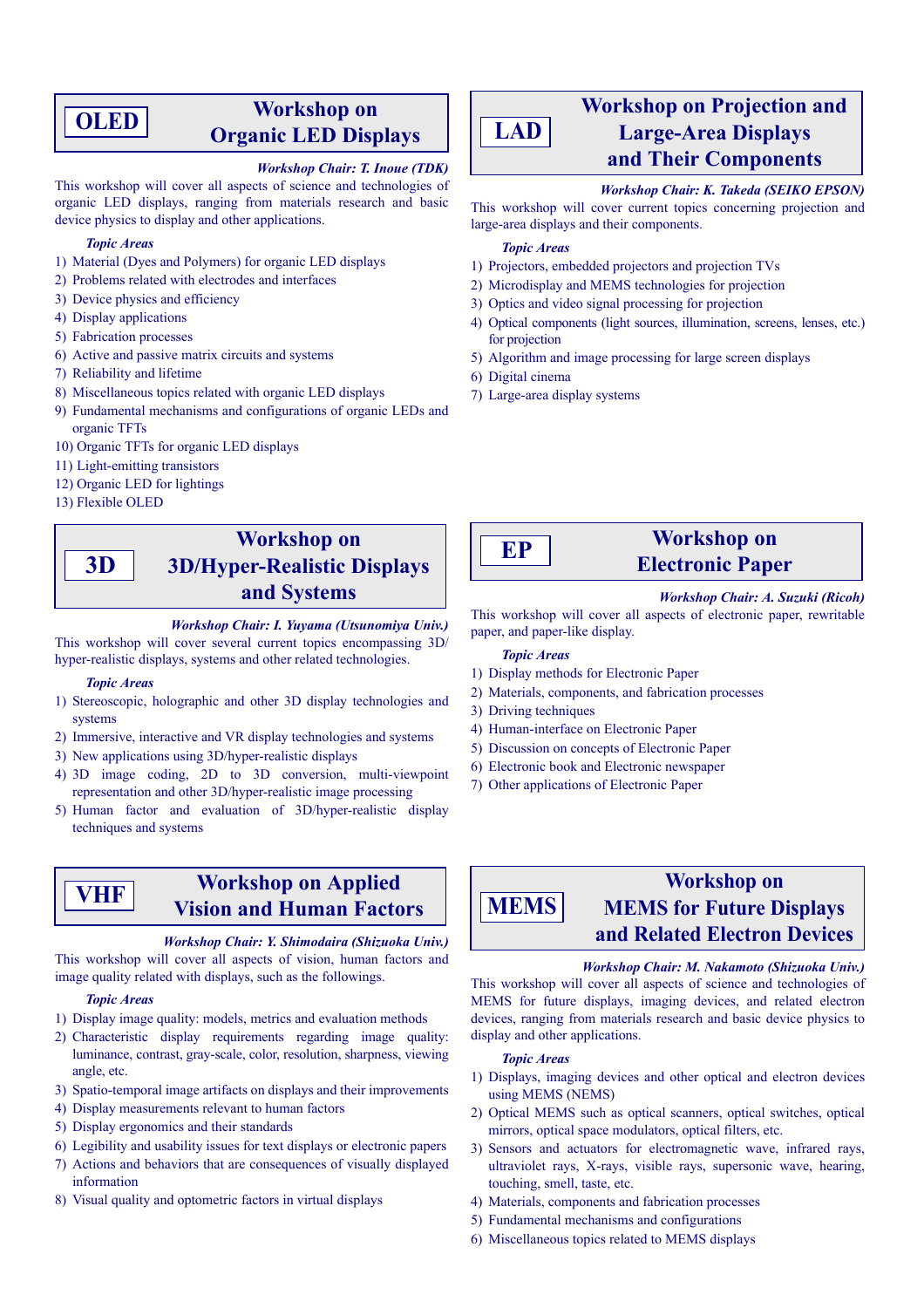## **Workshop on DES Display Electronic Systems Display Electronic Systems Planet ELEX Displays Planet Electronic Systems Planet Electronic Systems Planet Electronic Systems Planet Electronic Systems Planet Electronic Sy**

#### *Workshop Chair: H. Okumura (Toshiba)*

This workshop will cover all aspects of electronic systems including hardware as well as software on all kinds of displays.

#### *Topic Areas*

- 1) Video processing including deinterlace, scaling, and elimination of artifacts and blur
- 2) High quality color reproduction including high dynamic range and wide color gamut
- 3) High-fidelity systems such as professional use and master monitors
- 4) Exploration of future standards such as post-HDTV
- 5) Video interface technologies including data transmission and storage
- 6) Novel display systems including mobile/auto applications
- 7) Cooperative operations of functional components
- 8) Circuit technologies including high speed and low power driving
	-
	- **Liquid Crystals for TFT Applications** Jun-ichi Hanna (Tokyo Inst. of Tech) **• Liquid Crystal Lens and Its Application to Imaging Devices** Susumu Sato and Mao Ye (Akita Res. Inst. of Advanced Tech.) **• Embed UV-Vis-to-NIR Nano-Si Photonic Sensor Electro-Optical Transport Engineering, and Integrated in LCD as Multi-Function Touch-Input Display** An-Thung Cho (AU Optronics) **• Development of ITO Ink for Ink-Jet Printing: Evaluation of the Novel Ink** Osamu Yamamoto (Akita Univ.) **• 360-degree Ray Acquisition and Reconstruction System** Tomohiro Yendo (Nagoya Univ.) **• 3D-TV: Are Two Images Enough? How Depth Maps Can Enhance the 3D Experience** Carlos Vazquez (CRC) **• DLP Pico Technology Update** Jeffrey Dennis (Texas Instrs.) **• Bright Color Electronic Paper Technology and Applications** Kars-Michiel H Lenssen (Philips Res.) **• Challenge to Color Electronic Paper Based on Particle Control Technologies** Takashi Kitamura (Chiba Univ.) **• Super-Resolution Technology for TV** Takashi Ida (Toshiba)

**The titles are tentative. Additional invited talks are being arranged.**

## **IDW '09 OVERSEAS ADVISORS**

| $\cdot$ P. J. Bos    | (Kent State Univ., USA)<br>Phone: $+1-330-672-2511$            | $\bullet$ F.-C. Luo    | (AU Optronics, Taiwan)<br>Phone: $+886-3-500-8800$          |
|----------------------|----------------------------------------------------------------|------------------------|-------------------------------------------------------------|
| • J. H. Burroughes   | (Cambridge Display Tech., UK)<br>Phone: $+44-1954-713600$      | $\bullet$ M.-H. Oh     | (Dankook Univ., Korea)<br>Phone: $+82-2-709-2700$           |
| • N. Fruehauf        | (Univ. of Stuttgart, Germany)<br>Phone: $+49-711-685-66922$    | $\bullet$ J.-N. Perbet | (Thales Avionics, France)<br>Phone: $+33-556-13-5440$       |
| $\bullet$ M.-K. Han  | (Seoul Nat. Univ., Korea)<br>Phone: $+82-2-880-7248$           | $\cdot$ I. Sage        | (QinetiQ, UK)<br>Phone: $+44-1684-895026$                   |
| • I. Heynderickx     | (Philips Res., The Netherlands)<br>Phone: $+31-40-274-7855$    | $\bullet$ K. R. Sarma  | (Honeywell International, USA)<br>Phone: $+1-602-436-5415$  |
| $\bullet$ J. Jang    | (Kyung Hee Univ., Korea)<br>Phone: $+82-2-961-0270$            | • H.-P. D. Shieh       | (Nat. Chiao Tung Univ., Taiwan)<br>Phone: $+886-3-572-0409$ |
| $\bullet$ H.-S. Kwok | (Hong Kong Univ. of S&T, Hong Kong)<br>Phone: $+852-2358-7056$ | $\bullet$ L. F. Weber  | (Consultant, USA)<br>Phone: $+1-845-255-4551$               |
| $\bullet$ T. Lowe    | (Lambent Consultancy, UK)<br>Phone: $+44-1794-368366$          |                        |                                                             |



# **Flexible Displays**

## *Organizing Workshops: LCT, AMD, FMC, OLED, EP*

This session will cover technologies related to flexible displays in a wide range of fields from material science to practical panels.

#### *Topic Areas*

- 1) Materials and components such as plastics for substrates and organics for TFT
- 2) Fabrication processes such as encapsulation
- 3) Practical panels including EP, LC and OLED
- 4) Analysis of device performance

## *Invited Talks*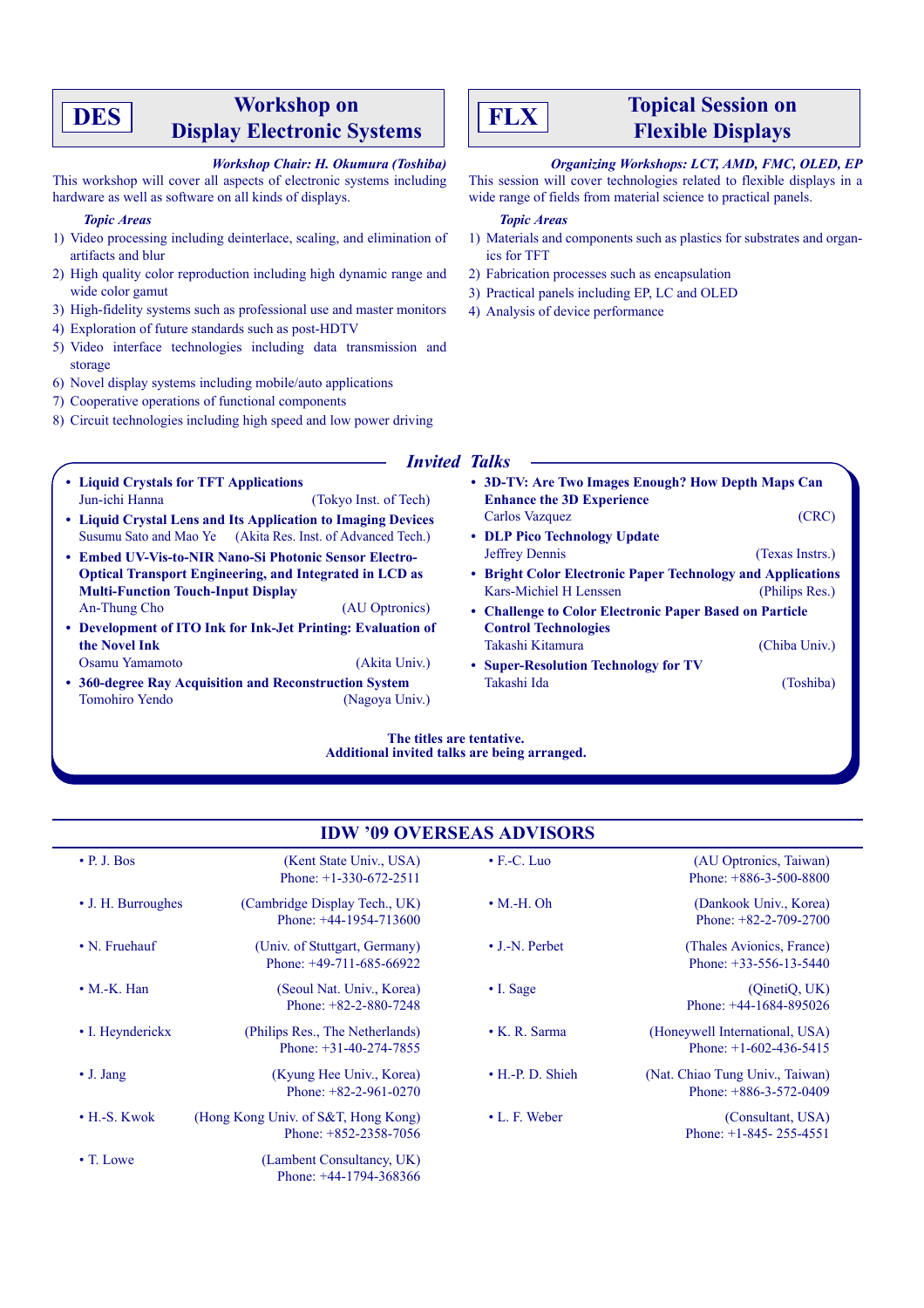## **PAPER SUBMISSION**

## **INSTRUCTIONS FOR SUBMISSION OF TECHNICAL SUMMARY**

## Submit a Technical Summary via the conference website;

## **http://idw.ee.uec.ac.jp/authinfo.html**

## in PDF or Microsoft Word.

Follow the submission instructions given on the website and shown below. If you have any difficulties with online submission, please send a Paper Application Form and a Technical Summary by June 26, 2009, to the IDW '09 Secretariat. The Paper Application Form is available on the conference website. The Technical Summary will be used only for evaluation and will not be published.

## **I. Technical Summary Guidelines**

The file should be formatted to A4 page size. A sample file is available on the website. Files should contain one or two pages of text in **one column**, with additional pages for figures/tables/ photographs. It should include the following items:

#### (1) **Paper title**

- (2) **Names of all authors with their affiliations:** The name of the presenting author should be underlined.
- (3) **Abstract**: 35 words or less, highlighting the focus of your paper.
- (4) **Presentation style:** Indicate if you wish to have your paper considered for oral or poster presentation.
- (5) **Workshop/Topical Session:** Indicate the closest matching workshop/topical session.
- (6) **Body** of the Technical Summary contains:
	- (a) Background and Objectives: Introduce the state of the subject and describe the goal of your work.
	- (b) Results: Describe specific results. Illustrations to highlight your work are encouraged.
	- (c) Originality: Clearly describe what are new and/or emphasized points.
	- (d) Impact: Discuss the significance of your work and compare your findings with previously published works.
	- (e) References: List references covering projects in related areas.
	- (f) Prior Publications: The paper must be an original contribution. If you have published or presented material on similar work, explain how the present material differs.

## **II. Online Submission**

#### Access **http://idw.ee.uec.ac.jp/authinfo.html**

The submission procedure consists of three steps:

- (1) **Questions to Authors:** Select the number of authors, affiliations, and maximum number of affiliations for one author.
- (2) **Paper Title & Author Information:** Input the paper title, names of all authors, all affiliations, and presenting author information. Please understand that the title may be edited by the program committee.

**An acceptance/reject notification will be sent to you via the email address which you indicated on the web.**

(3) **Confirmation & Submission:** Please take time to review the paper title and the author information carefully as mistakes cannot be rectified after upload.

Select a file type and a file name of the Technical Summary to submit to our server. When the file is successfully uploaded, a "FINISH" message will appear on the screen and you will also receive a submission confirmation e-mail.

## **FORMAT OF PRESENTATION**

#### (1) **Oral presentations**

- Oral presentations will conform to a 20 minute format including questions and answers.
- The presenters are strongly urged to attend the Author Interviews.

#### (2) **Poster Session presentations**

- A core time will be set during session in IDW '09.
- At least one of the authors must stand by their posters during their core time.
- (3) Accepted papers will be assigned to either oral or poster presentation at the discretion of the program committee.

#### **ACCEPTANCE**

You will be notified of the results of your Technical Summary review via e-mail by July 23, 2009. Upon acceptance of the Technical Summary, authors must prepare a camera-ready manuscript to be published in the conference proceedings. The template of the manuscript will soon be available on the conference website. It will be four pages in length and in a two column format. Acceptance is subject to following conditions:

- (1) An advance registration is required for all presenters.
- (2) All company or government releases must be obtained.
- (3) Your paper must not use copyrighted materials unless you have the express permission of the author or copyright holder.
- (4) Your paper submitted to IDW '09 must not be published nor placed on the Internet before it is presented at the conference.
- (5) A camera-ready manuscript must be submitted with a copyright transfer form.
- (6) You must give a presentation at the conference.

## **LATE-NEWS PAPERS**

A limited number of late-news papers reflecting important new findings or developments may be accepted. Authors are requested to submit a 2-page camera-ready manuscript on A4 sized pages accompanied by an abstract no later than September 25, 2009. Access to the conference website: http:// idw.ee.uec.ac.jp/authinfo.html

*Follow the submission instructions given on the website.*

## **TRAVEL GRANTS**

A limited number of travel grants will be available to full-time student presenters attending from outside Japan. Check the travel grant application box of the online submission mentioned above.

## **MAILING**

IDW '09 Secretariat

c/o Bilingual Group Ltd.

3-3-6 Kudan Minami, Chiyoda-ku, Tokyo 102-0074, Japan Phone: +81-3-3263-1345 Fax: +81-3-3263-1264 E-mail: idw@bilingualgroup.co.jp

If you have any difficulties with the online submission, please contact the IDW '09 Secretariat.